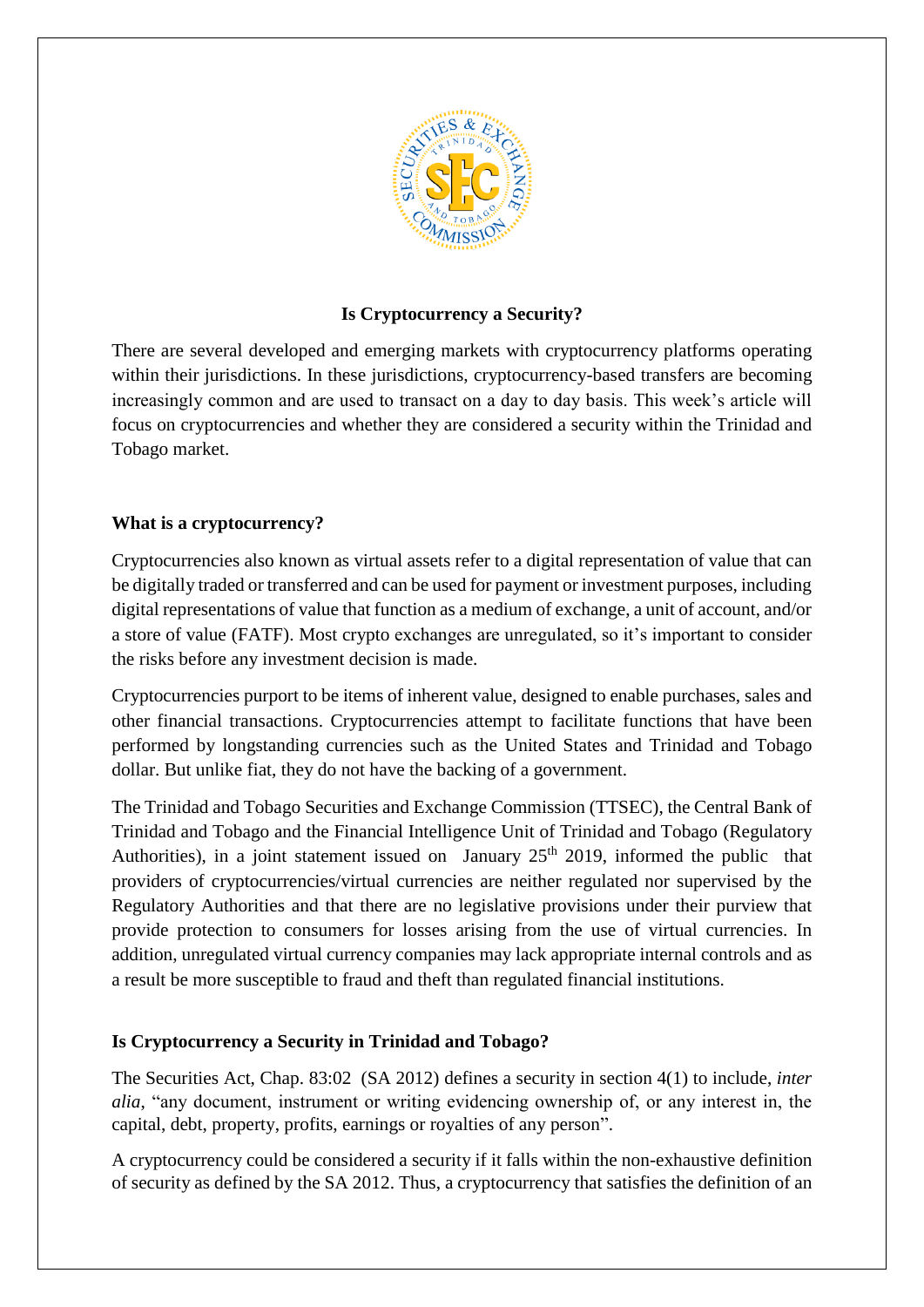**investment contract** could be considered a security in Trinidad and Tobago. Under the legislative definition, an investment contract includes "any contract, transaction, plan, scheme, instrument or writing, whereby *a person invests* money or other property in a common enterprise *with the expectation of profit or gain* based on the expertise, management or effort of others, and such money or other property is subject to the risks of the common enterprise".

It should also be noted that if a cryptocurrency, or any other digital asset, affects the securities market similar to the buying and selling of securities using fiat currency, then similar responsibilities and regulatory requirements will apply. This extends to securities firms and other market participants that allow transactions using cryptocurrency, these market participants must ensure compliance with existing laws and regulations related to the securities industry and money laundering, among other things.

## **What are Initial Coin Offerings ("ICO")?**

Initial Coin Offerings (ICOs, also known as token sales or coin sales) typically involve the creation of digital tokens that are based on a cryptocurrency. Tokenisation is the process of digitally representing an asset or ownership of an asset. A "token" represents an asset or ownership of an asset. This is done using distributed ledger technology, and they are sold to investors by auction or through subscription, in return for fiat or cryptocurrency. The capital derived from the ICO is typically used as a source of start-up capital for companies where legal tender is required for initial and operating costs. It should be noted that, unlike an initial public offering (IPO), investing in an ICO will not result in an ownership stake of the company being invested in. When someone invests in an ICO they are hoping that the cryptocurrency increases in value due to increased circulation and adoption. Some examples of ICOs include Trodl and TotemFi which were based on the Ether cryptocurrency.

The Regulatory Authorities are implementing regulatory tools such as a Regulatory Innovation Hub and a Regulatory Sandbox to aid in the regulation of fintech products and services. Fintech products such as cryptocurrencies are constantly evolving and understanding their risks to investors and to the securities market is of utmost importance to the Regulatory Authorities. Any cryptocurrency offering on the local market will be reviewed, on a case by case basis, by the joint regulatory tools to determine its risks, characteristics and use.

The TTSEC continues to foster development of the securities market and welcomes participation. We encourage members of the public who are interested in investing in securities, to visit our website at: <https://www.ttsec.org.tt/registration/> for a list of registered companies, individuals, securities or investment advisers.

For information on the securities market visit us at: [www.ttsec.org.](http://www.ttsec.org/)tt and to learn more about investing wisely, check out our investor education website: [www.investucatett.com](http://www.investucatett.com/) and while you're there take the fintech pledge: [https://investucatett.com/caribbean-fintech-pledge](https://investucatett.com/caribbean-fintech-pledge-initiative/)[initiative/](https://investucatett.com/caribbean-fintech-pledge-initiative/) while expanding your knowledge about financial technology and its use.